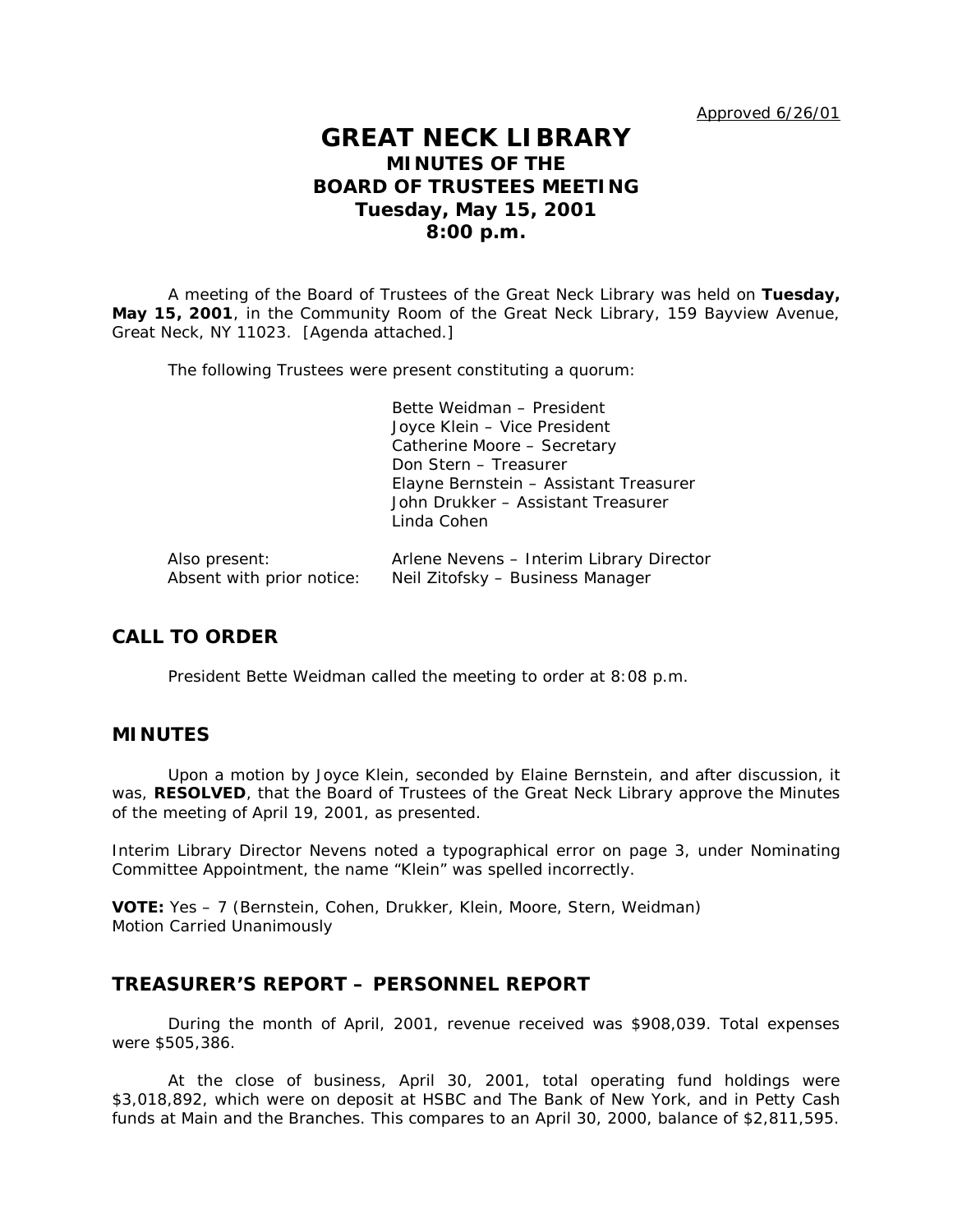Additionally, the balance of the Main Building and Special Services fund was \$1,123,823; the Automated Library fund was \$126,527; the Restricted Gift fund was \$43,737; the Branch and Special Services fund was \$121,825. These funds totaled \$1,415,912 on April 30, 2001. The April 30, 2000, total was \$1,459,737.

Upon a motion by Don Stern, seconded by Catherine Moore, and after discussion, it was, **RESOLVED,** that the Board of Trustees of the Great Neck Library, accept the May 15, 2001, Treasurer's Report with the Personnel Changes of April 20, 2001, through May 15, 2001.

**VOTE:** Yes – 7 (Bernstein, Cohen, Drukker, Klein, Moore, Stern, Weidman) *Motion Carried Unanimously*

Upon a motion by Don Stern, seconded by Joyce Klein, and after discussion, it was, **RESOLVED,** that the Board of Trustees of the Great Neck Library authorize the Treasurer to pay the persons named in the Check Register dated April 18, 2001, through May 10, 2001, Paid-Checks numbered 22228 through 22324, and To-Be-Paid Checks numbered 22325 through 22402, the sums set against their respective names, amounting in the aggregate to \$199,839.10.

Public Comment: Ralene Adler, Marietta DiCamillo

**VOTE:** Yes – 7 (Bernstein, Cohen, Drukker, Klein, Moore, Stern, Weidman) *Motion Carried Unanimously*

# **REPORTS**

Director's Report (attached hereto)

Interim Library Director expressed thanks to Trustees Cohen and Moore for helping at the Book Sale.

Public Comment: Ralene Adler, Harriett Fargnoli, Murray Wallach

# **Departments**

Ethan Mann, Levels' Director, presented an oral report on the success of Levels Rockfest concert on May 5, 2001, which was attended by 150-200 youths. Plans are being made for writing a letter to the local school administrators inviting them to an "Open Night Q&A" session to address the negative reputation they have of Levels. He appealed for the Board's support in this area. The Board pledged its support.

Public Comment: Ralene Adler

Trustee Committees

**Policy/Bylaws**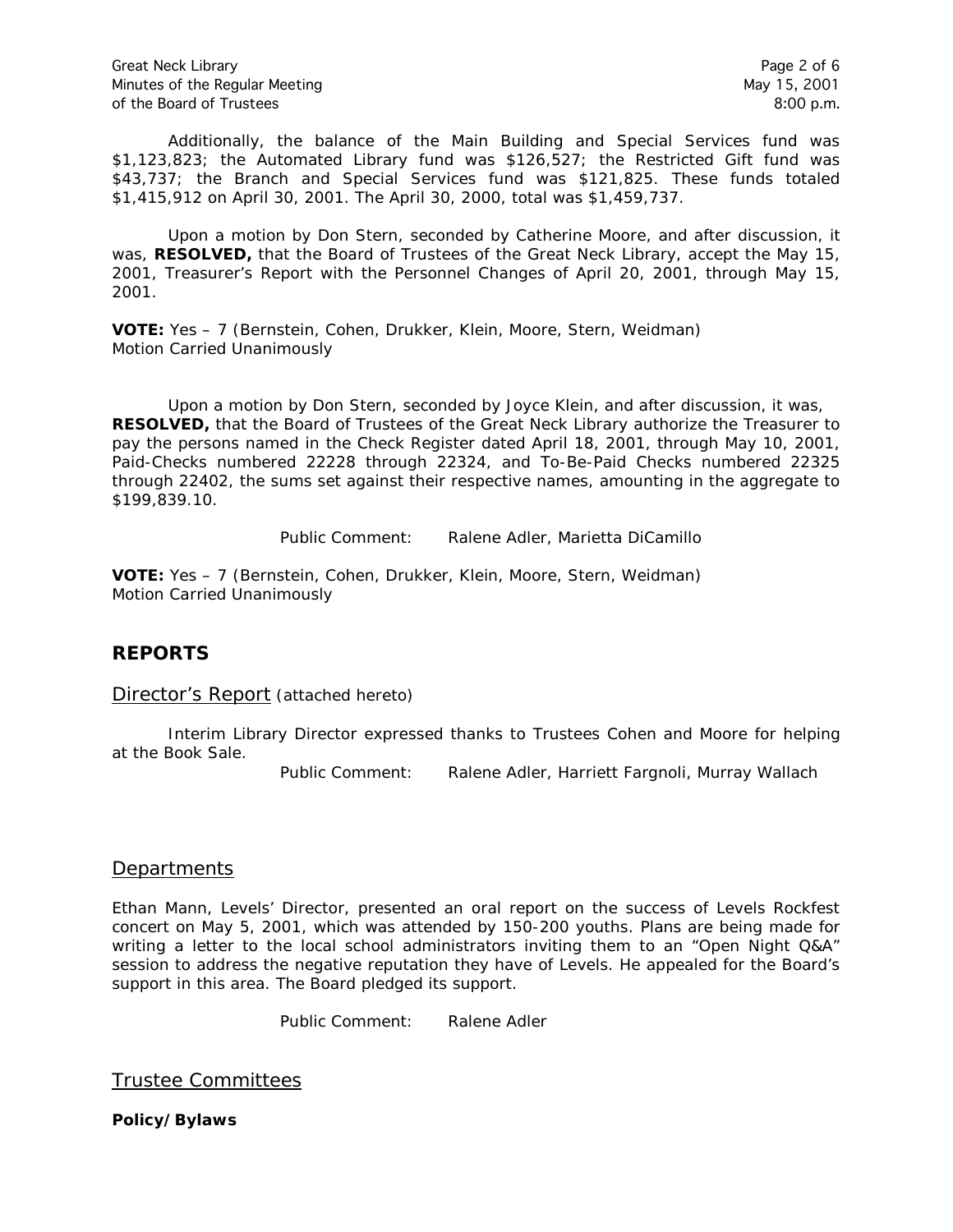Trustee Linda Cohen, chair of the Policy/Bylaws committee, reported on the April 26<sup>th</sup> meeting.

The Committee recommended for Board approval the following changes to the Policy Manual:

- 1) Re-registration of adult library cards every three years.
- 2) Making borrowing privileges of all non-resident card holders consistent by eliminating the interloan and reserve borrowing privileges of non resident employee card holders.
- 3) eliminating time requirement of due dates for videos/DVD's.

The Committee also recommended for Board discussion:

- 1) Changing the date of the election from January to November.
- 2) Reducing the polling sites from four to two (Main & Parkville).
- 3) Three-year term for members of the Nominating Committee with at least one year off between terms.

| Public Comment: | Murray Wallach, Marietta DiCamillo, Ralene Adler, |  |                                        |  |  |  |  |
|-----------------|---------------------------------------------------|--|----------------------------------------|--|--|--|--|
|                 |                                                   |  | Mayor Daniel Nachmanoff, Lou Schwartz, |  |  |  |  |
|                 | Marianna Wohlgemuth                               |  |                                        |  |  |  |  |

#### **"Ad Hoc"**

Interim Director Arlene Nevens reported on the Main Library "Ad Hoc" Committee meeting of April 25, 2001. At that meeting, the results of the survey received from 2,800 residents were reviewed. The committee was charged with reviewing the needs for increased shelving, meeting room space and young adult areas for its next meeting. Two meetings have been scheduled for June  $6<sup>th</sup>$  and June 13<sup>th</sup> at 7:30 p.m. at the Main Library. The committee hopes to complete its report at these meetings.

> Public Comment: Marianna Wohlgemuth, Marietta DiCamillo, Ralene Adler

## **OLD BUSINESS**

#### Policy/Bylaws

Upon a motion by Linda Cohen, seconded by Elayne Bernstein, and after discussion, it was, **RESOLVED,** that the Board of Trustees of the Great Neck Library approve the attached changes to the Great Neck Library Policy Manual, specifically regarding section 600-20, 700-10, 70-20, 700-30, 700-40, 700-45, 700-50, 700-55, 700-60, 700-70, 700- 80, 800-10, 800-40, 800-60, 900-20, 900-30.

**VOTE:** Yes – 7 (Bernstein, Cohen, Drukker, Klein, Moore, Stern, Weidman) *Motion Carried Unanimously*

#### Holiday Schedule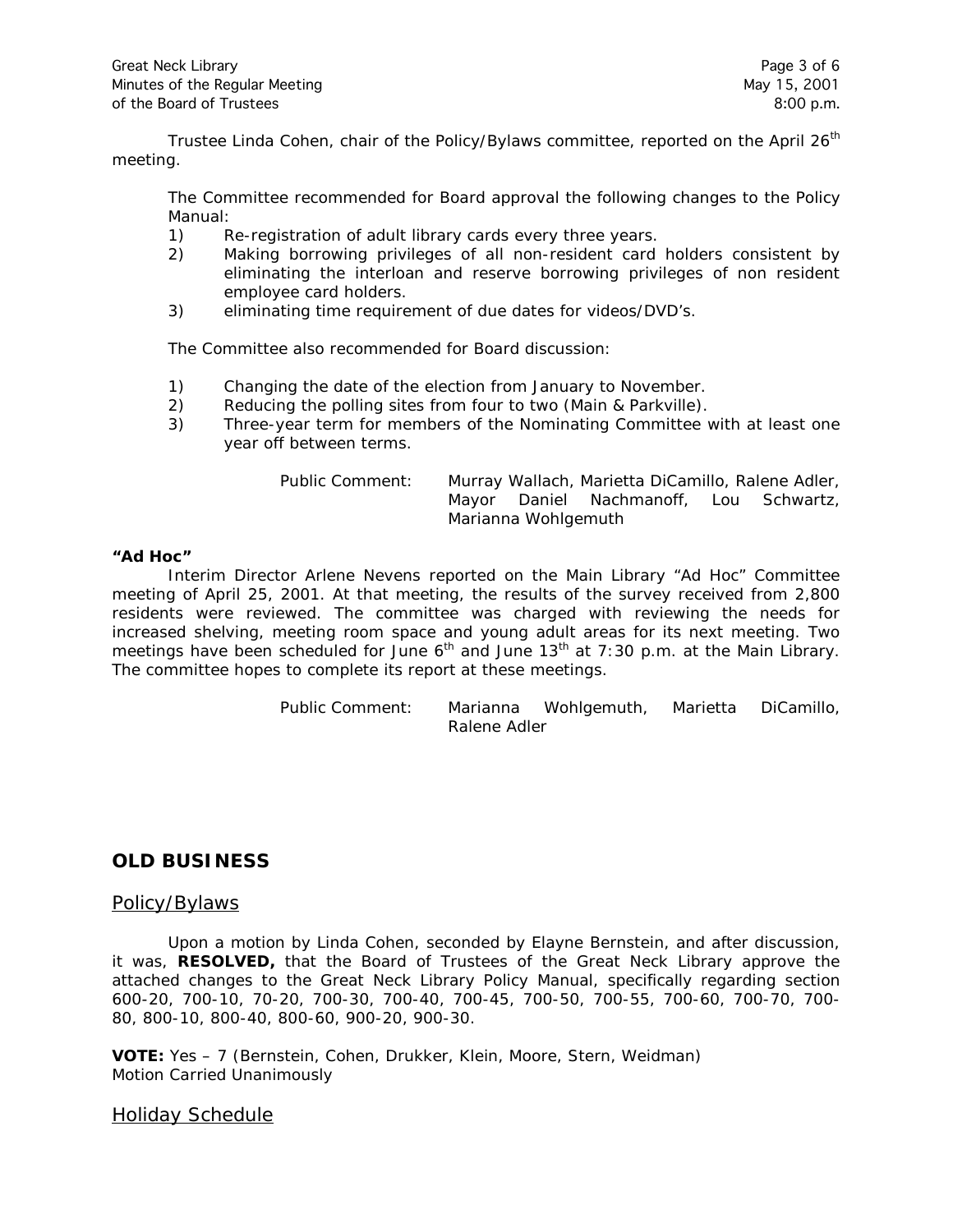Upon a motion by John Drukker, seconded by Catherine Moore, and after discussion, it was, **RESOLVED,** that the Board of Trustees of the Great Neck Library adopt the attached Holiday and Sunday Schedule for September 2001 – August 2002.

Public Comment: Marietta DiCamillo

**VOTE:** Yes – 7 (Bernstein, Cohen, Drukker, Klein, Moore, Stern, Weidman) *Motion Carried Unanimously*

# **NEW BUSINESS**

### NlS 90.3 Compliance Plan

Upon a motion by Joyce Klein, seconded by John Drukker, and after discussion, it was, **RESOLVED,** that the Board of Trustees of the Great Neck Library approve the proposed amendment to the 90.3 Compliance Plan of the Nassau Library System (2001-01).

**VOTE:** Yes – 7 (Bernstein, Cohen, Drukker, Klein, Moore, Stern, Weidman) *Motion Carried Unanimously*

#### Network Administrator Position

Upon a motion by Joyce Klein, seconded by Linda Cohen, and after discussion, it was, **RESOLVED,** that the Board of Trustees of the Great Neck Library establish a new category of employee, Computer Personnel, as follows:

Computer Technician I – Maintains and troubleshoots computers and other related computer peripherals in the Library and insures that they are operational and in good working condition for staff and public to utilize; reports to Network Administrator.

Computer Technician II – Acts as a computer consultant for the Library; instructs staff and public on the use of software applications; maintains and troubleshoots networked and standalone computers and other related computer peripherals in the Library; reports to Network Administrator.

Network Administrator – Manages technology services within the Library's four facilities, including LAN/WAN networks supporting Internet and Online Public Access Catalog access, shared CD-ROM reference databases, and administrative functions; reports to the Head of Technical Services.

Public Comment: Marietta DiCamillo

**VOTE:** Yes – 7 (Bernstein, Cohen, Drukker, Klein, Moore, Stern, Weidman) *Motion Carried Unanimously*

Upon a motion by Joyce Klein, seconded by Linda Cohen, and after discussion, it was, **RESOLVED,** that the Board of Trustees of the Great Neck Library establish the following salary ranges for Computer Personnel:

Computer Technician I: